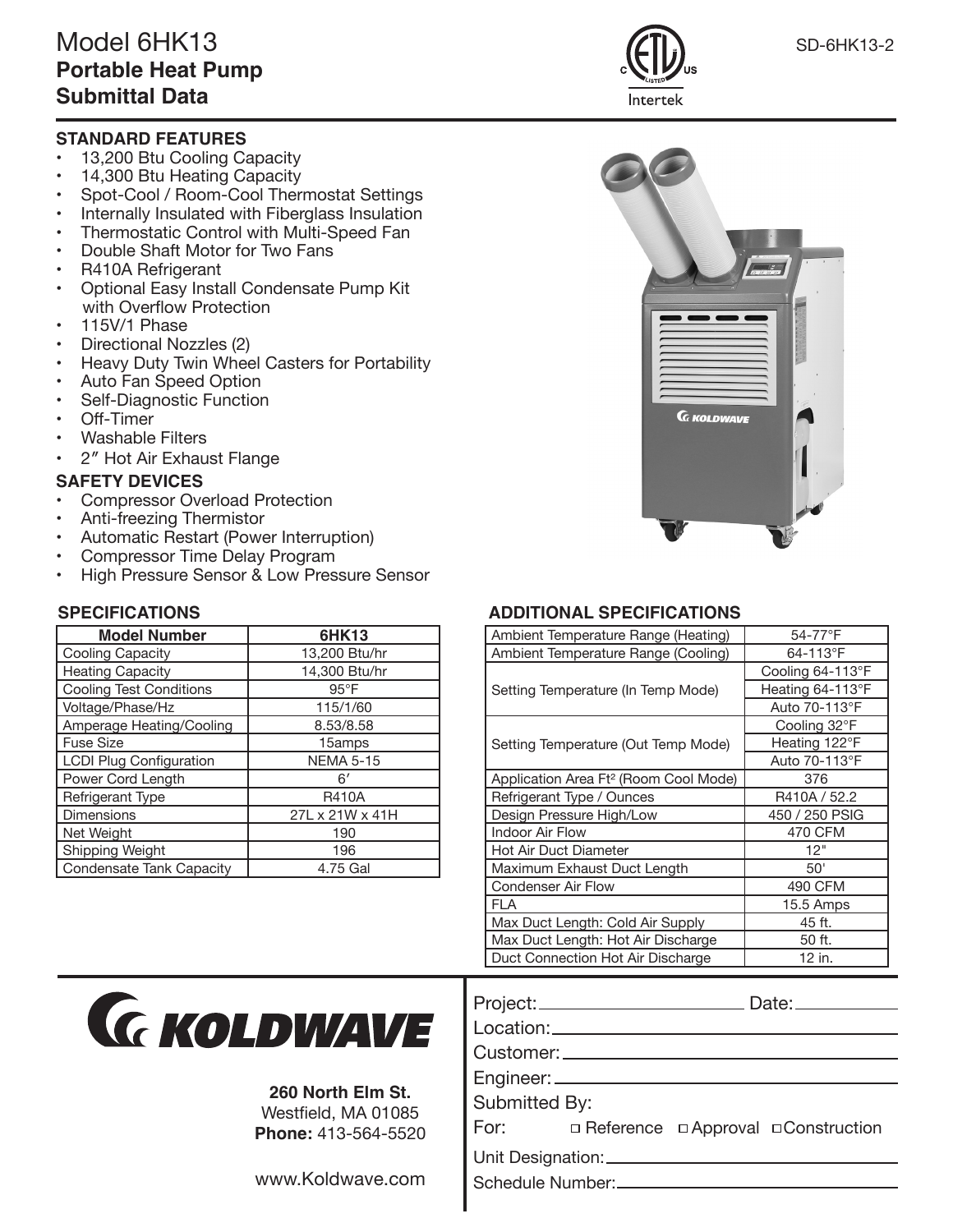

# **CONTROL PANEL**



#### Control Panel Key Buttons:

- 1. Power
- 2. Blower Speed
- 3. Temp Select
- 4. Change Mode
- 5. Adjust setpoints
- 6. Alarm
- 7. Current Temp
- 8. Target Temp

## **COMPONENT PARTS**



# **DIMENSIONS (In Inches)**

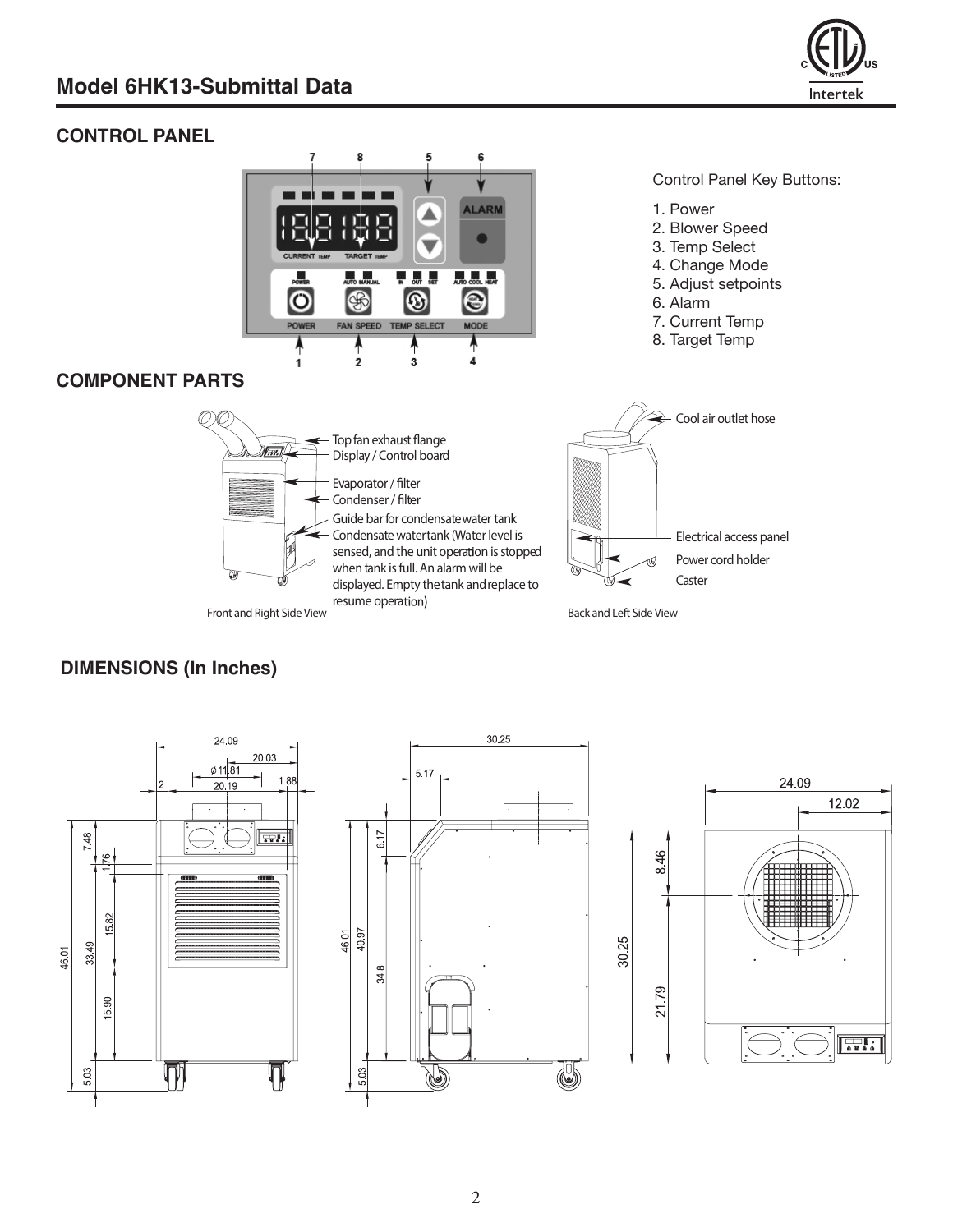

# **ASSEMBLY**